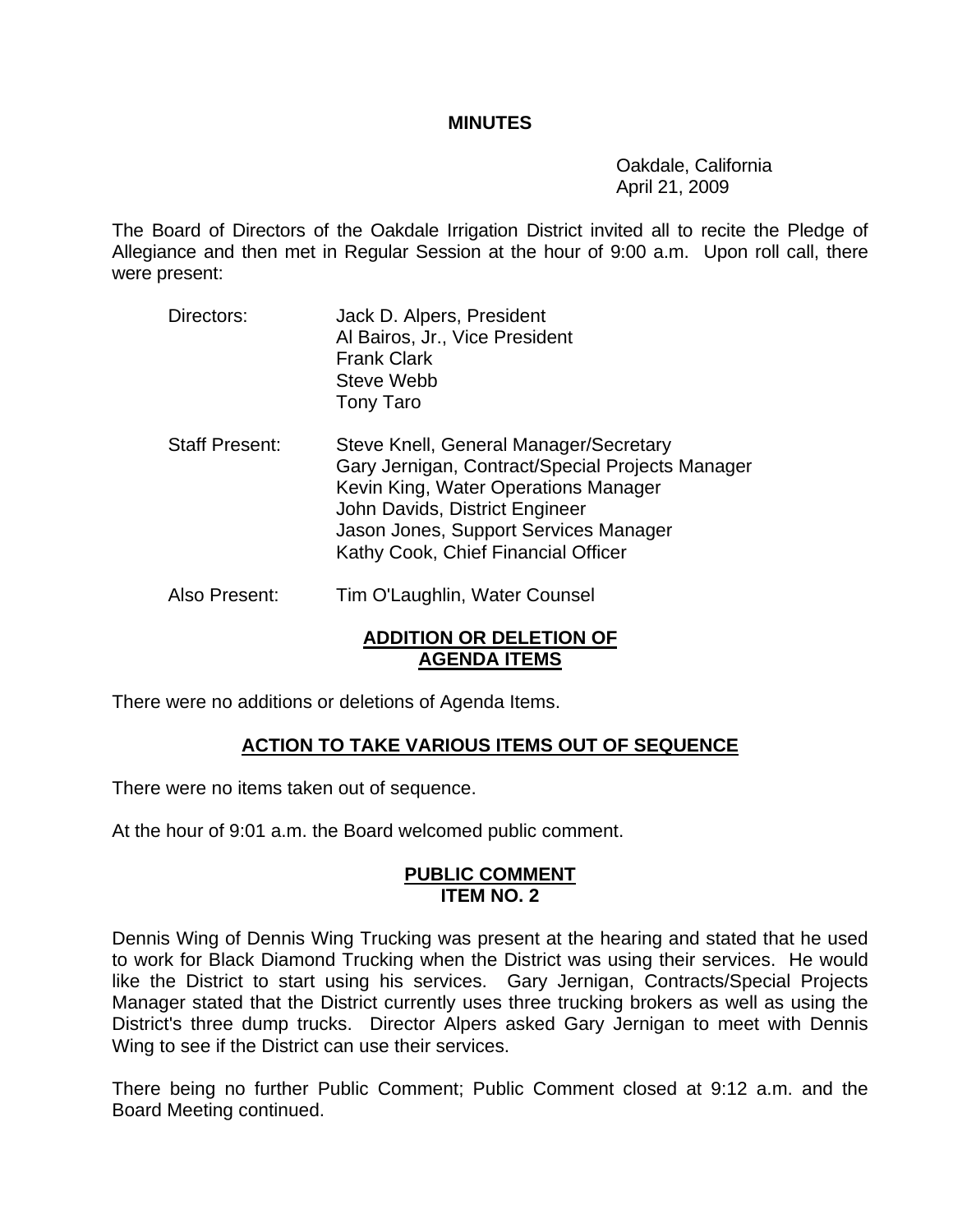OID Board Minutes April 21, 2009 Page 2

General Manager Steve Knell requested that Item No. 3 be pulled from the Consent Calendar; Director Clark requested that Item No. 5 be pulled from the Consent Calendar; and Director Bairos requested that Item Nos. 11 and 12 be pulled from the Consent Calendar.

#### **CONSENT ITEMS ITEM NOS. 2, 4, 6, 7, 8, 9, 10, 13, 14**

#### **ITEM NO. 2 APPROVE THE BOARD OF DIRECTORS' MINUTES OF THE REGULAR MEETING OF APRIL 7, 2009 AND RESOLUTION NOS. 2009-17, 2009-18, 2009-19, 2009-20, 2009-21, 2009-22, 2009-23, 2009-24, 2009-25, 2009-26, 2009-27, AND 2009-28**

A motion was made by Director Clark, seconded by Director Webb, and unanimously supported to approve the Board of Directors' Minutes of the Regular Meeting of April 7, 2009 and Resolution Nos. 2009-17, 2009-18, 2009-19, 2009-20, 2009-21, 2009-22, 2009- 23, 2009-24, 2009-25, 2009-26, 2009-27, and 2009-28.

## **ITEM NO. 4 APPROVE THE IMPROVEMENT DISTRICT STATEMENT OF OBLIGATIONS**

A motion was made by Director Clark, seconded by Director Webb, and unanimously supported to approve the Improvement District Statement of Obligations.

#### **ITEM NO. 6 APPROVE ASSIGNMENT OF CAPITAL WORK ORDER NUMBERS**

A motion was made by Director Clark, seconded by Director Webb, and unanimously supported to approve the following Capital Work Order Numbers:

| Facility                                                | <b>Project Description</b>                                                                                                                                                                                           | <b>Estimated Cost</b>                 | Work Order No. |
|---------------------------------------------------------|----------------------------------------------------------------------------------------------------------------------------------------------------------------------------------------------------------------------|---------------------------------------|----------------|
| <b>REVISED</b><br>North Side<br>Regulating<br>Reservoir | Construction of approximately a 300<br>acre foot regulating reservoir and all.<br>necessary appurtenances. In addition,<br>rehabilitation of portion of the Burnett,<br>Rodden Highline, Cometa & North Main canals. | \$9,676,224<br>(\$9,336,690 original) | 0926           |
|                                                         | Installation of new structures at the reservoir inlet,<br>Rodden Highline headwords, Burnett outlet, and Cometa<br>control structure.                                                                                |                                       |                |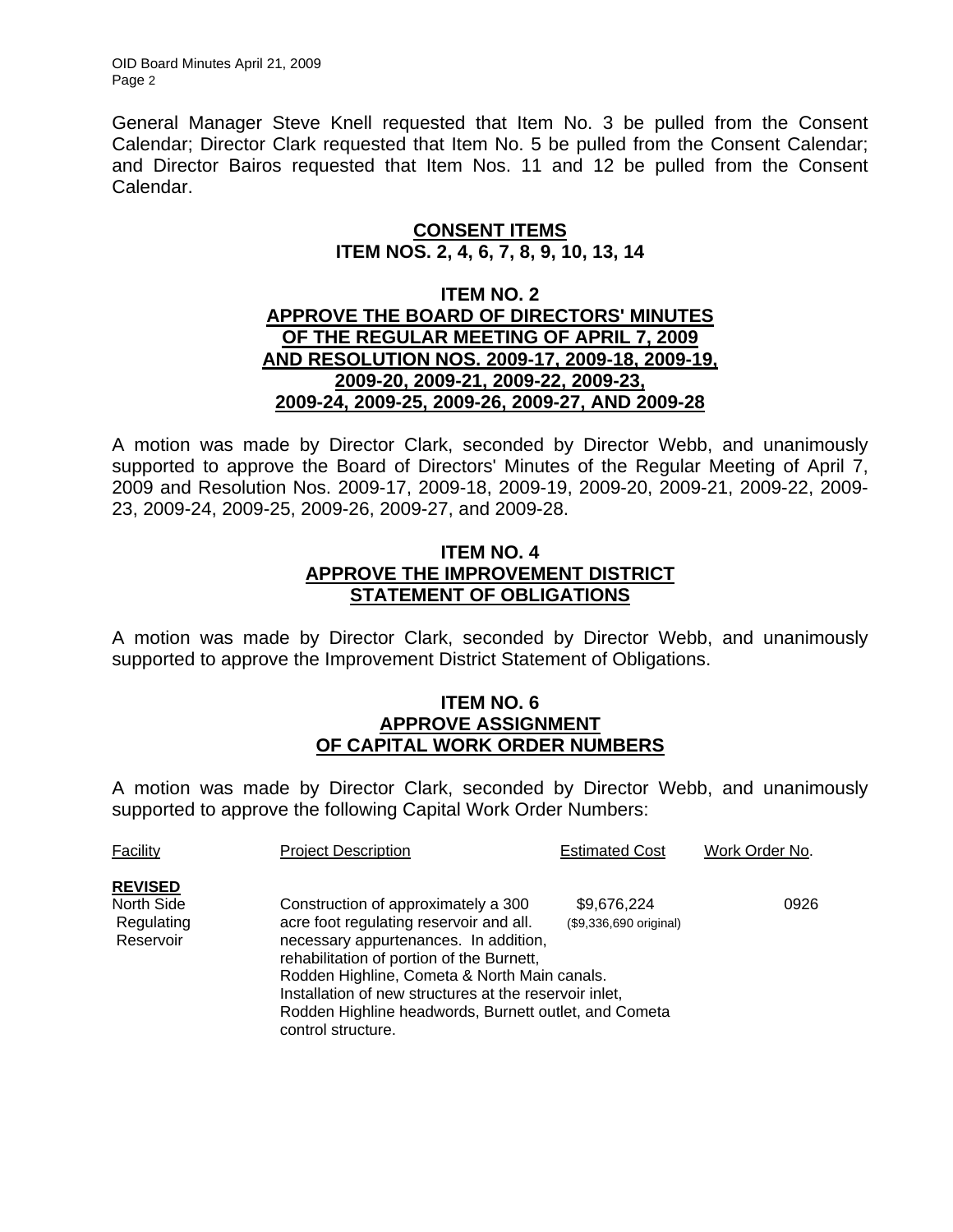#### **ITEM NO. 7 APPROVE ATTENDANCE AT THE 2009 APPA NATIONAL CONFERENCE IN SALT LAKE CITY, UTAH**

A motion was made by Director Clark, seconded by Director Webb, and unanimously supported to approve attendance at the 2009 APPA National Conference in Salt Lake City, Utah.

#### **ITEM NO. 8 APPROVE RESOLUTION ACCEPTING THE MEMORANDUM OF UNDERSTANDING WITH THE EXEMPT MANAGERIAL EMPLOYEES**

A motion was made by Director Clark, seconded by Director Webb, and unanimously supported to approve the Resolution Accepting the Memorandum of Understanding with the Exempt Managerial Employees.

## **ITEM NO. 9 APPROVE RESOLUTION TO SURPLUS DISTRICT PROPERTY**

A motion was made by Director Clark, seconded by Director Webb, and unanimously supported to approve the Resolution to Surplus District Property.

#### **ITEM NO. 10 APPROVE PROFESSIONAL SERVICES AGREEMENT FOR SAFETY CENTER INCORPORATED**

A motion as made by Director Clark, seconded by Director Webb, and unanimously supported to approve the Professional Services Agreement for Safety Center Incorporated.

#### **ITEM NO. 13 APPROVE AMENDMENT TO WORK RELEASE NO. 04 TO PROFESSIONAL SERVICES AGREEMENT 2008-PSA-002 TO HOLDREGE AND KULL FOR GEOTECH AND TESTING SERVICES FOR THE 2008/2009 PROJECTS**

A motion was made by Director Clark, seconded by Director Webb, and unanimously supported to approve the Amendment to Work Release No. 04 to Professional Services Agreement 2008-PSA-002 to Holdrege and Kull for Geotech and testing services for the 2008/2009 projects.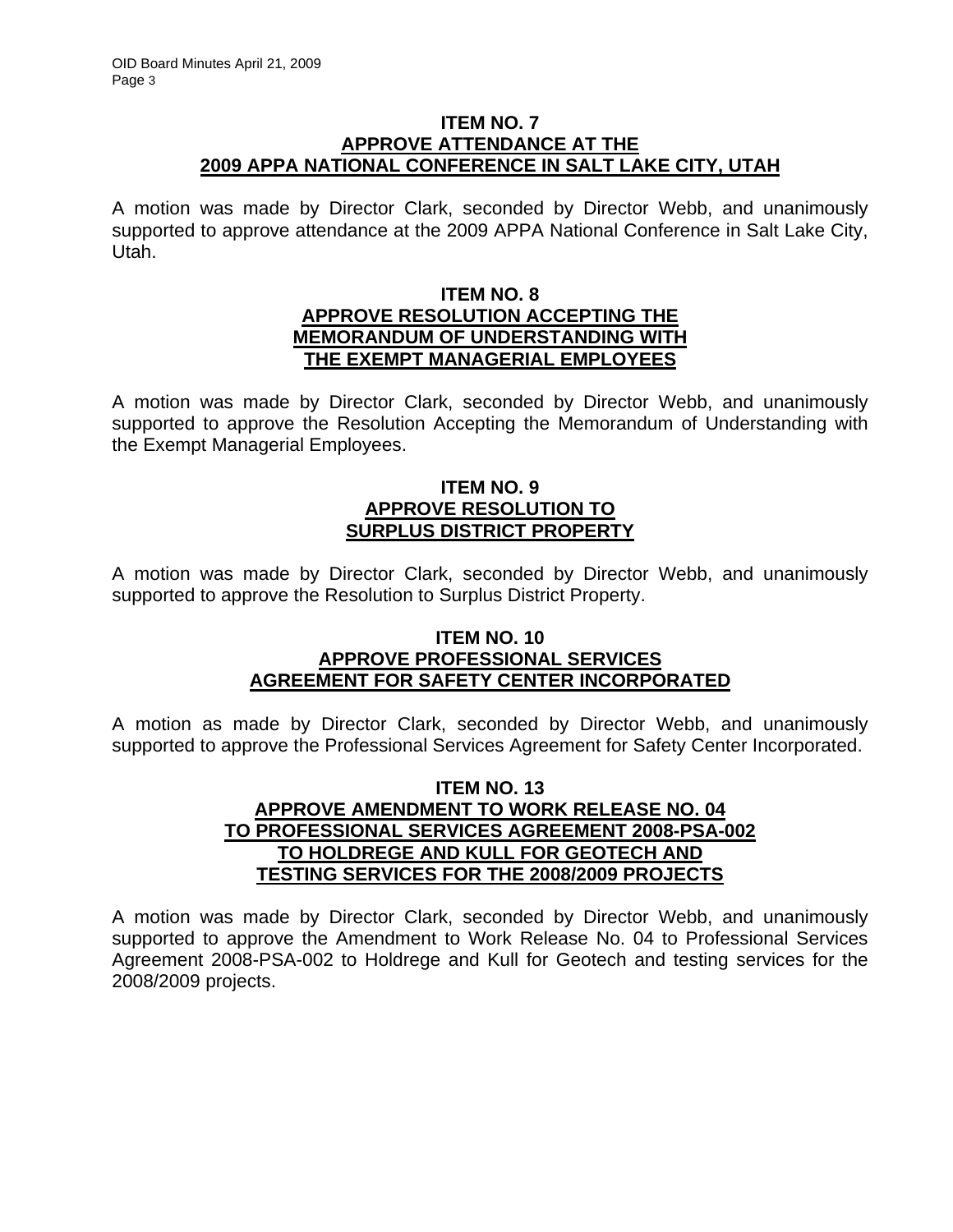#### **ITEM NO. 14 APPROVE ENCROACHMENT AGREEMENT ON THE GRAY PIPELINE (APN: 010-015-070 – SUNDANCE DEVELOPMENT, INC.)**

A motion was made by Director Clark, seconded by Director Webb, and unanimously supported to approve the Encroachment Agreement on the Gray Pipeline (APN: 010-015- 070 – Sundance Development, Inc.).

# **ACTION CALENDAR ITEMS NOS. 3, 5, 11, 12, 15, 16, 17, 18**

#### **ITEM NO. 3 APPROVE THE REVISED OAKDALE IRRIGATION DISTRICT STATEMENT OF OBLIGATIONS**

General Manager Steve Knell stated that Item No. 3 was pulled to void check number 38874 payable to Teichert Construction in the amount of \$135,330.71 and re-issue check number 38891 in the amount of \$104,835.89. Teichert Construction submitted two items on one statement and one item was not completed.

Director Clark had a question on the obligation to Chambers Transport for \$3,600. He asked what Chambers Transport was hauling. Jason Jones, Support Services Manager, stated that they were hauling dirt. Director Bairos also asked when the District started using Chambers Transport. Gary Jernigan, Contract and Special Projects Manager, stated that we started using them about 1½ years ago.

Director Clark also commented on the fact that the District is still renting excavators. He would like to meet with Gary and Jason to see how much the District is spending on renting the equipment and whether or not it would be prudent for the District to purchase this equipment. The General Manager Steve Knell asked if he would like this issue to go to the Finance Committee. Director Clark responded yes.

Director Clark also had a question regarding the obligation to Tri-West Tractor for \$18,000 for excavator parts. Jason Jones, Support Services Manager, stated that this was normal wear and tear on the rollers and tracks for OID's D-6 Dozer.

Director Bairos asked how thorough the District goes through the billing for O'Laughlin and Paris. He said that there is a lot of copying charges, travel time, etc. General Manager Steve Knell stated that he goes through the billing each month and stated that there are several large lawsuits which require a lot of copying. Director Bairos asked if we could provide a breakdown per case of the amount of money that is spent. Kathy Cook Chief Financial Officer stated that it is broken down by case on the financial statement.

Director Alpers asked why the District is using Don's Mobile Glass when Oakdale has its own local glass company. General Manager Steve Knell stated it is based on the quality of service and price.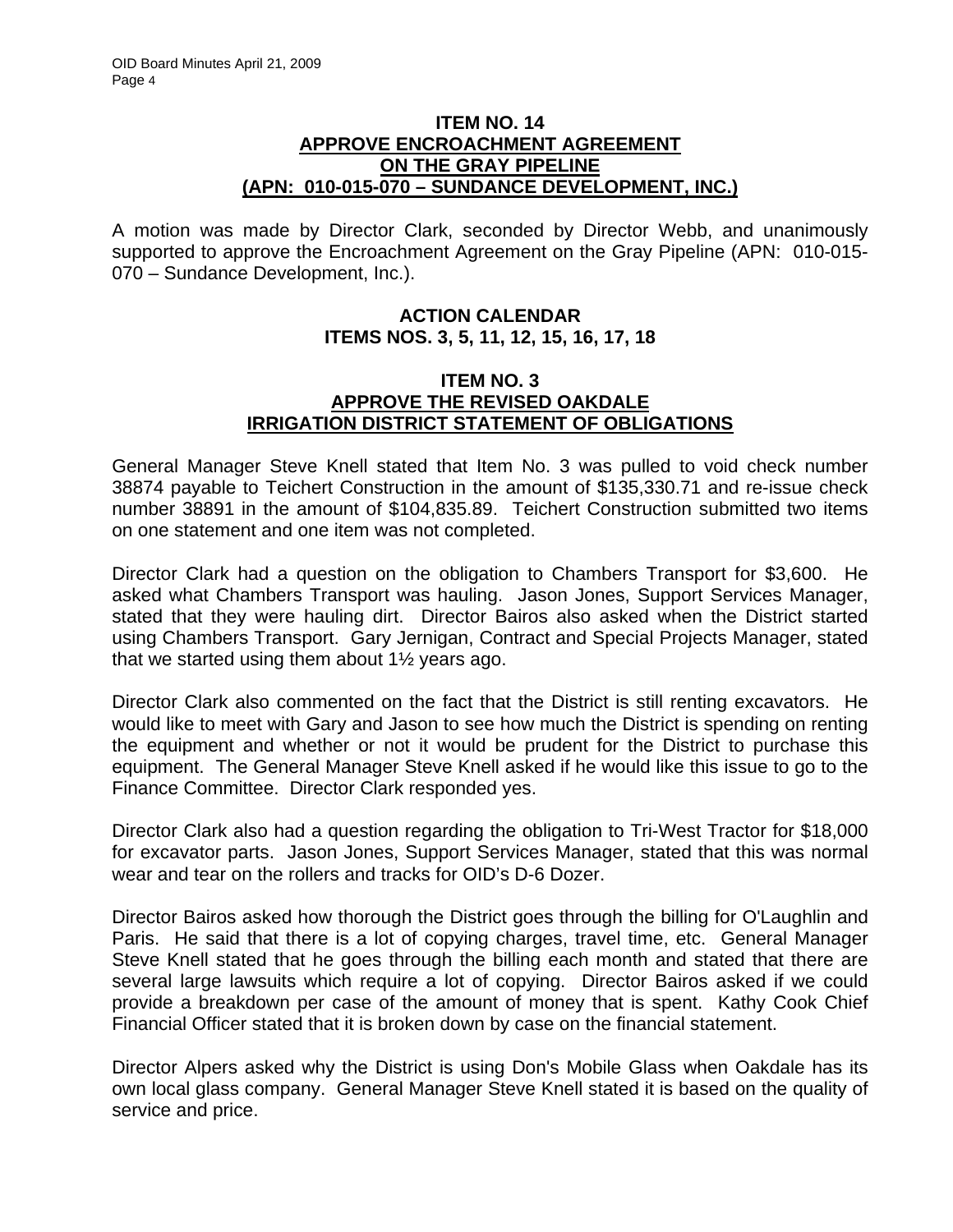A motion was made by Director Webb, seconded by Director Alpers, and unanimously supported to approve the Revised Oakdale Irrigation District Statement of Obligations.

#### **ITEM NO. 5 APPROVE THE TREASURER AND CHIEF FINANCIAL OFFICER'S REPORT FOR THE MONTH ENDING MARCH 31, 2009**

Director Clark stated that his question had previously been answered.

A motion was made by Director Webb, seconded by Director Alpers, and unanimously supported to approve the Treasurer and Chief Financial Officer's Report for the month ending March 31, 2009.

#### **ITEM NO. 11 APPROVE AMENDMENT NO. 1 TO PROFESSIONAL SERVICES AGREEMENT 2008-PSA-007 WITH BOUTIN GIBSON DI GIUSTO HODELL INC. FOR REVISED RATES**

Director Bairos asked if in the future the Board could be provide the old rate sheet when we are amending agreements for new rates.

A motion was made by Director Webb, seconded by Director Alpers, and unanimously supported to approve Amendment No. 1 to Professional Services Agreement 2008-PSA-0007 with Boutin Gibson Di Giusto Hodell Inc. for revised rates.

#### **ITEM NO. 12 APPROVE WORK RELEASE NO. 1 TO PSA-2008-006 WITH WATERMARK ENGINEERING FOR SERVICES TO MAINTAIN AND OPERATE TWO GAUGING STATIONS AND MONITOR A THIRD GAUGING STATION ON THE SOUTH MAIN DURING THE 2009 IRRIGATION SEASON**

Director Bairos stated that he thinks this cost is high and asked if there are any other companies that can provide this service. Water Operations Manager Kevin King stated that the Watermark Engineering does all of the contract work for Tri-Dam and does all of the gauging for the South Main, North Main, and the Goodwin Diversion. They are quite familiar with our system and water measurement. He stated that it is a matter of consistency and being familiar with our system. To bring in someone new would mean starting this learning process all over. Director Bairos requested that this issue be readdressed next year.

A motion was made by Director Webb, seconded by Director Alpers, and unanimously supported to approve Work Release No. 1 to PSA-2008-006 with Watermark Engineering for services to maintain and operating two gauging stations and monitor a third gauging station on the South Main during the 2009 irrigation season in the amount of \$48,300.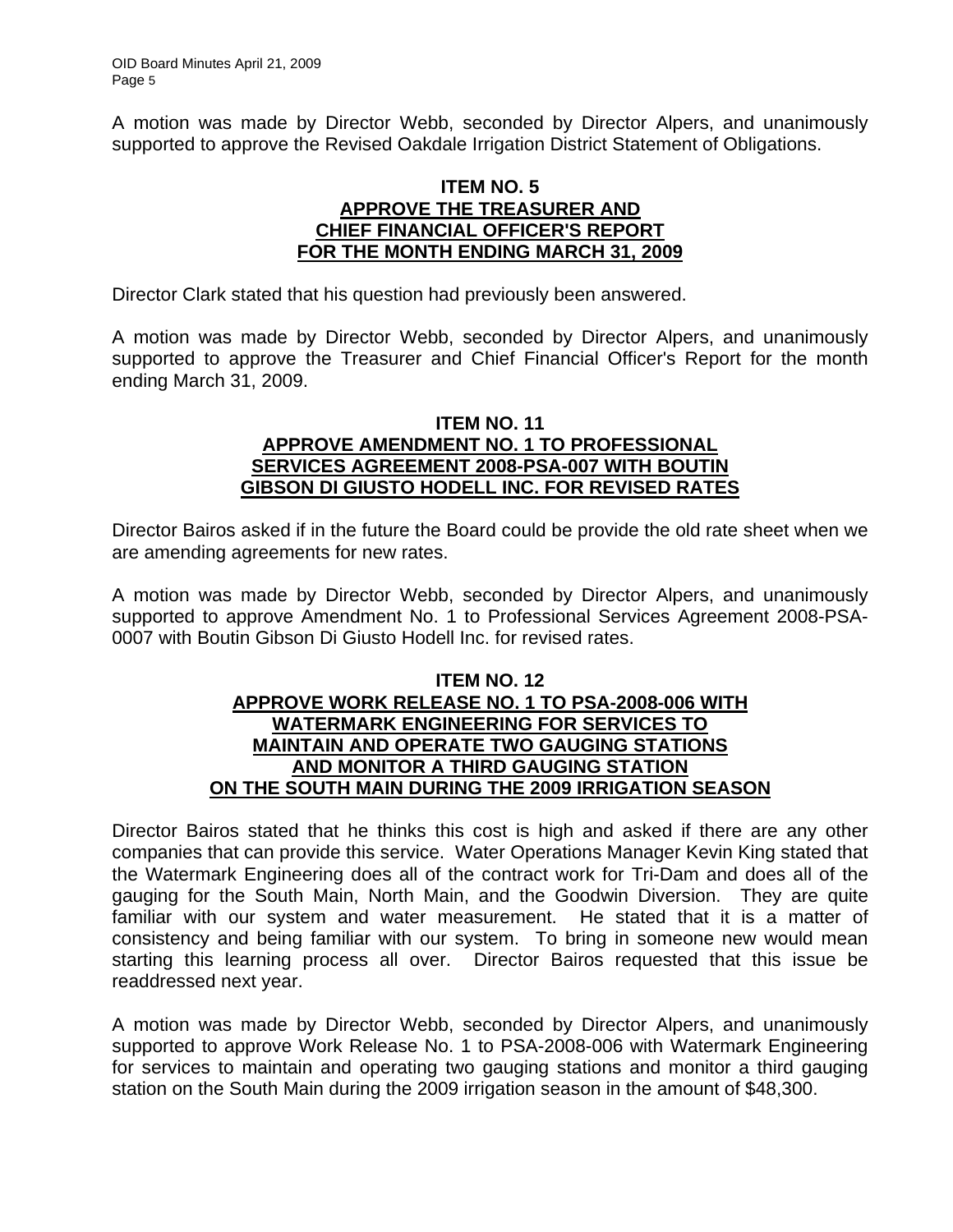#### **ITEM NO. 15 REVIEW AND TAKE POSSIBLE ACTION ON ASSISTING THE OAKDALE FIRE PROTECTION DISTRICT WITH PROGRAMS/PROJECTS THAT PROVIDE BENEFIT TO OAKDALE IRRIGATION DISTRICT**

The Oakdale Fire Protection District provided a proposal to the District regarding the funding of various programs that provide benefit to OID.

Rob Hoyer, Fire Chief with the Oakdale Rural Fire District presented their partnership requests to the Board of Directors.

Director Clark stated that the Finance Committee recommended that the Board should approve the hazardous materials training in the amount of \$32,416. The Committee felt that there was some duplication in the confined space tech training, and the hazardous material training was the most important area that affected OID and OID personnel.

A motion was made by Director Webb, seconded by Director Taro, and unanimously supported to assist the Oakdale Fire Protection District up to \$32,416 for hazardous materials training.

#### **ITEM NO. 16 REVIEW AND TAKE POSSIBLE ACTION TO APPROVE FEES FOR AGRICULTURAL WATER MANAGEMENT COUNCIL**

The Agricultural Water Management Council (AWMC) is a non-profit organization established in 1996 dedicated to bringing together all interested parties in agricultural water management with the expressed goal to achieve greater water management efficiency. The Oakdale Irrigation District was one of the original signatories of the AWMC memorandum of understanding.

The Council works in a voluntary and cooperative manner to establish a consistent, unified, and credible process that will advance agricultural water management in California and assist agricultural water suppliers demonstrate that they are using water efficiently. It is the Council's responsibility to aid the signatory water suppliers through development and implementation of Water Management Plans to increase efficiency.

The Council has formed partnerships with the California Department of Water Resources, U.S. Bureau of Reclamation, CALFED Bay-Delta Authority, California Department of Food and Agriculture, California Irrigation Institute. All are signatories of the Memorandum of Understanding. Partnerships strengthen the consensus-based actions of the Council and insure various points of view are represented in Council actions.

Funding for the AWMC has historically come from Federal and State grant funds. However, due to poor economic conditions the funds available to support the council have diminished. In order to keep the council viable and insulated from economic fluctuations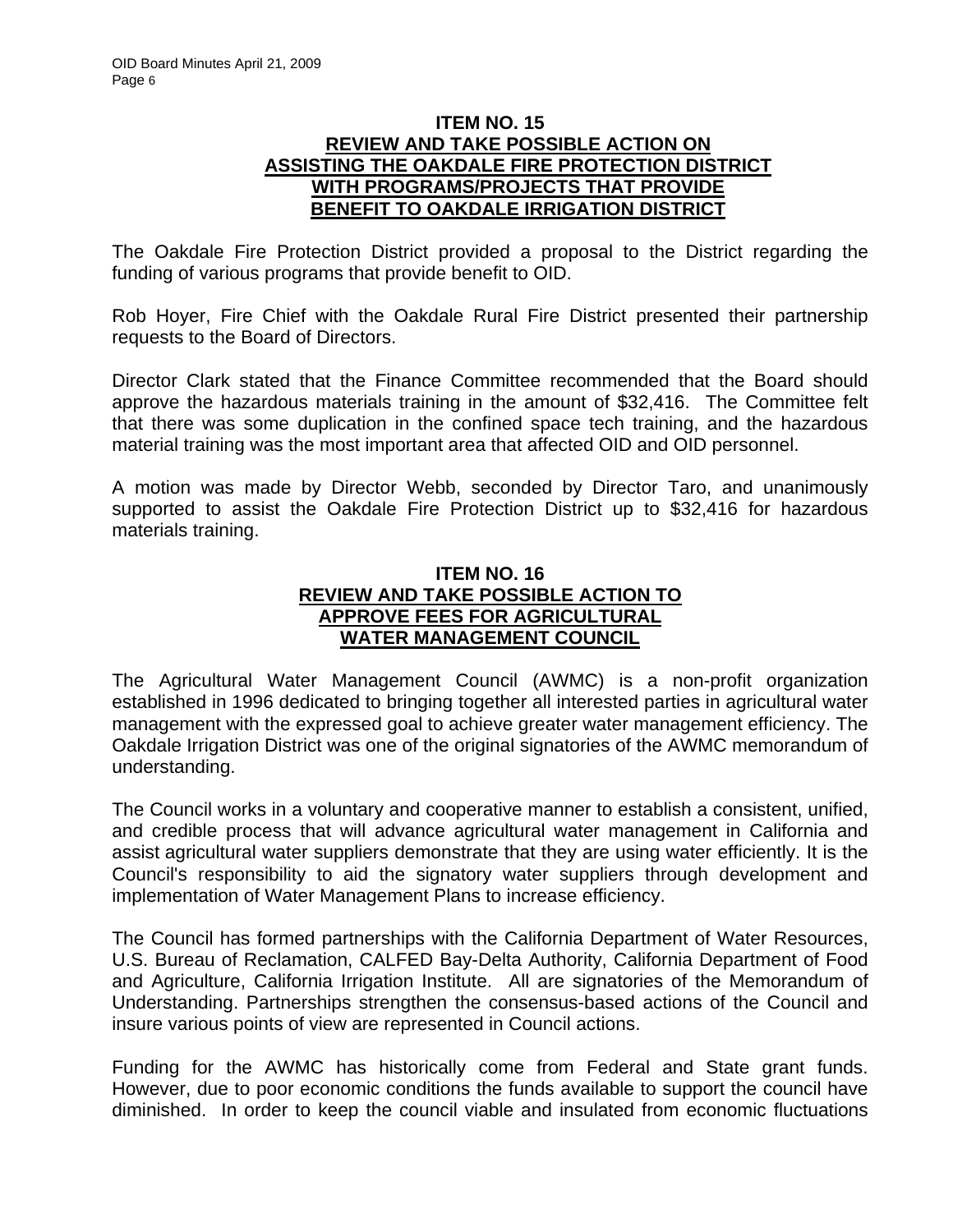the council voted to approve a voluntary dues program. The dues program is detailed in the attached letter from the council.

A motion was made by Director Clark, seconded by Director Webb, and unanimously supported to approve fees for Agricultural Water Management Council in the amount of \$1,250.

#### **ITEM NO. 17 REVIEW AND TAKE POSSIBLE ACTION ON AWARD OF BIRNBAUM DEEP WELL REPLACEMENT PROJECT**

Staff solicited bids for the Birnbaum Deep Well Pump Replacement Project from seven (7) contractors. The seven contractors are Don Pedro Pump, Golden State Irrigation, Howk Systems, Noack Pump, Universal Pump, I. J. Larsen Pumps, Inc., and Amerine Systems, Inc.

Staff recommends awarding the project to Don Pedro Pump based on the price, materials, and being the lowest qualified bidder.

A motion was made by Director Bairos, seconded by Director Taro to award the bid to Don Pedro Pump, and was voted as follows:

| Ayes: | Directors Alpers, Bairos, Taro |
|-------|--------------------------------|
| Noes: | Directors Webb, Clark          |

### **ITEM NO. 18 REVIEW AND TAKE POSSIBLE ACTION TO APPROVE NORTH MAIN CANAL/TULLOCH LATERAL IRRIGATION SYSTEM IMPROVEMENTS (APN: 002-023-003 AND 002-028-014 - SMITH)**

Oakdale Irrigation District's (OID) Old Tulloch Lateral (herein after referred to as Tulloch Lateral) lies directly between two (2) parcels owned by Mr. and Mrs. Smith. The Smith's parcel to the north of the Tulloch Lateral is served by the North Main Canal, while the parcel on the south is served by the Tulloch Lateral. Three (3) other small parcels also utilize the Tulloch Lateral for irrigation service. Please refer to the attached project site map for clarification purposes. Currently, the Smiths must continue to irrigate on their northern parcel in order to fill the Tulloch Lateral and maintain the water level until irrigation has been completed on their southern parcel as well as their neighbor's parcels. Recently, Mr. Smith approached the District with concerns associated with the inefficiency of the system as well as the overall well being of his pasture as a result of the excess irrigation water used to fill the Tulloch Lateral. After meeting with Mr. Smith, OID Staff feels the most economical solution would be to install a new turnout on the North Main Canal that would discharge into an existing private drain that naturally flows through the Smith's northern parcel from the North Main Canal into the Tulloch Lateral. During a meeting with another landowner in the area, it was also brought to OID's attention that when the Tulloch Lateral is filled, a portion of the water spills from the open ditch around an abandoned siphon inlet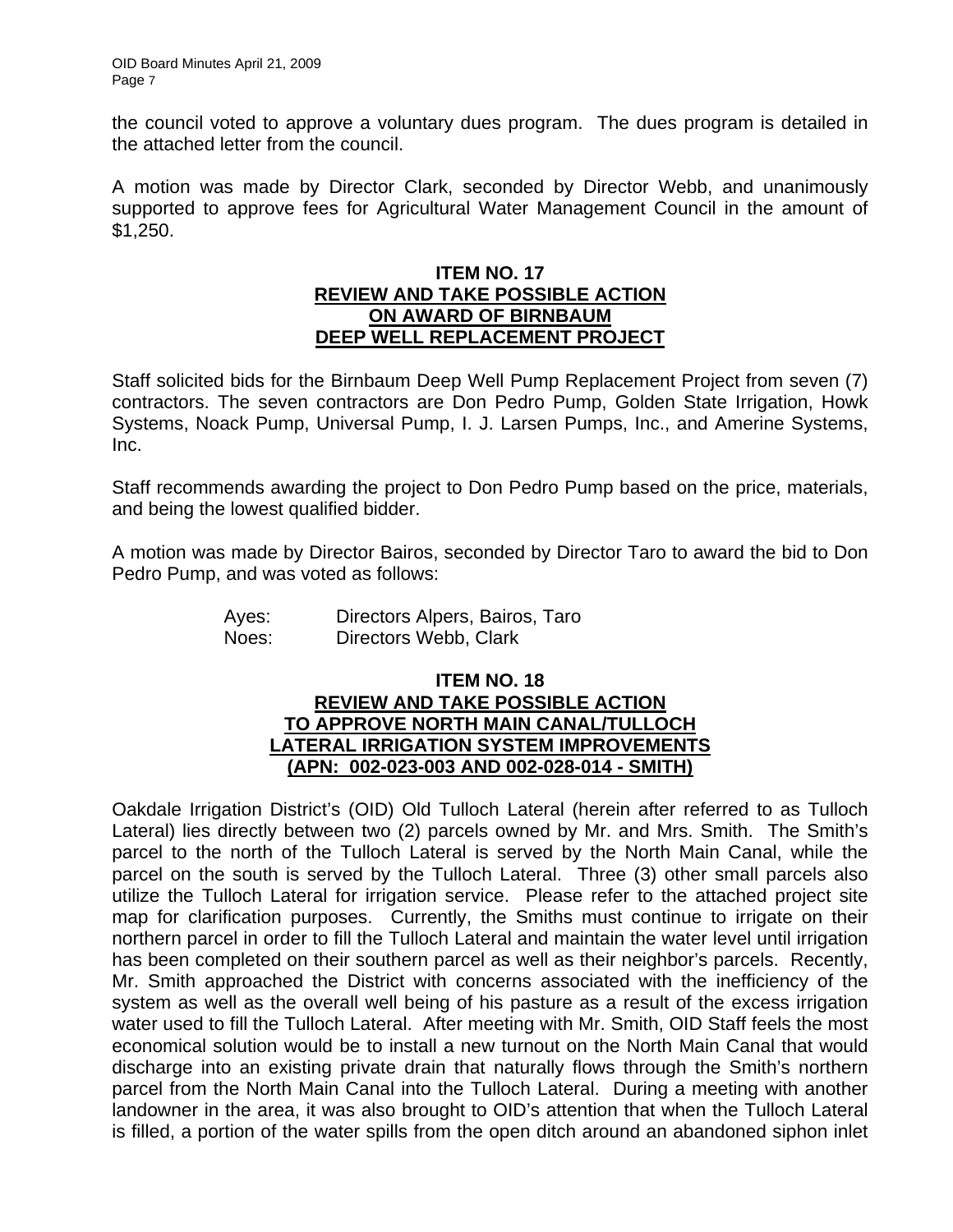structure and makes its way into the Orange Blossom Drain. Please refer to the attached project site map for clarification purposes. OID Staff recommends removing the existing turnout structure just upstream of the old spill and installing a new precast turnout. The new structure will be reoriented to be perpendicular to the flow path, backfilled and compacted at the end of the lateral just upstream of the abandoned siphon inlet structure.

Mr. and Mrs. Smith have continued to be very cooperative with the District in providing access throughout the water season and during the recent construction of the upstream portal of the Cape Horn Tunnel Rehabilitation Project. OID Staff feels this would be a way to conserve and more efficiently manage water in this area of the District as well as a way to help the Smiths in return for their continued cooperation.

Staff recommends approval of the project and will be available to answer any questions that the Board may have.

A motion was made by Director Bairos, seconded by Director Taro, and unanimously supported to approve the North Main Canal/Tulloch Lateral irrigation system improvements (APN: 002-023-003 and 002-028-014 – Smith) at the end of the 2009 water season.

## **DISCUSSION**

#### **ITEM NO. 19 DISCUSSION ON THE 2008/2009 OID AGRICULTURAL SCHOLARSHIP AWARD**

The District received two applications for the 2008/2009 Oakdale Irrigation District Agricultural Scholarship. One of the applicants did not reside within the OID boundaries and could not be considered for the scholarship award. The other application was from a student who attends Escalon High School.

The Scholarship Award Night will be held on Wednesday, May 20, 2008 at 7:00 p.m., at Escalon High School. John Davids will give a presentation on the application received and the student who has been selected to receive the 2008/2009 Agricultural Scholarship.

#### **ITEM NO. 20 COMMUNICATIONS**

# A. **GENERAL MANAGERS REPORT**

#### **Safety Activities**

1. 113 days without a lost time injury accident.

#### **Administration Activities**

- 1. Meeting on Willms ranch development in Knights Ferry.
- 2. DSO/C&M interviews being conducted.
- 3. OID's contract for uniform services is up in June. Will meet and confer on continuation and/or on any changes in the uniform.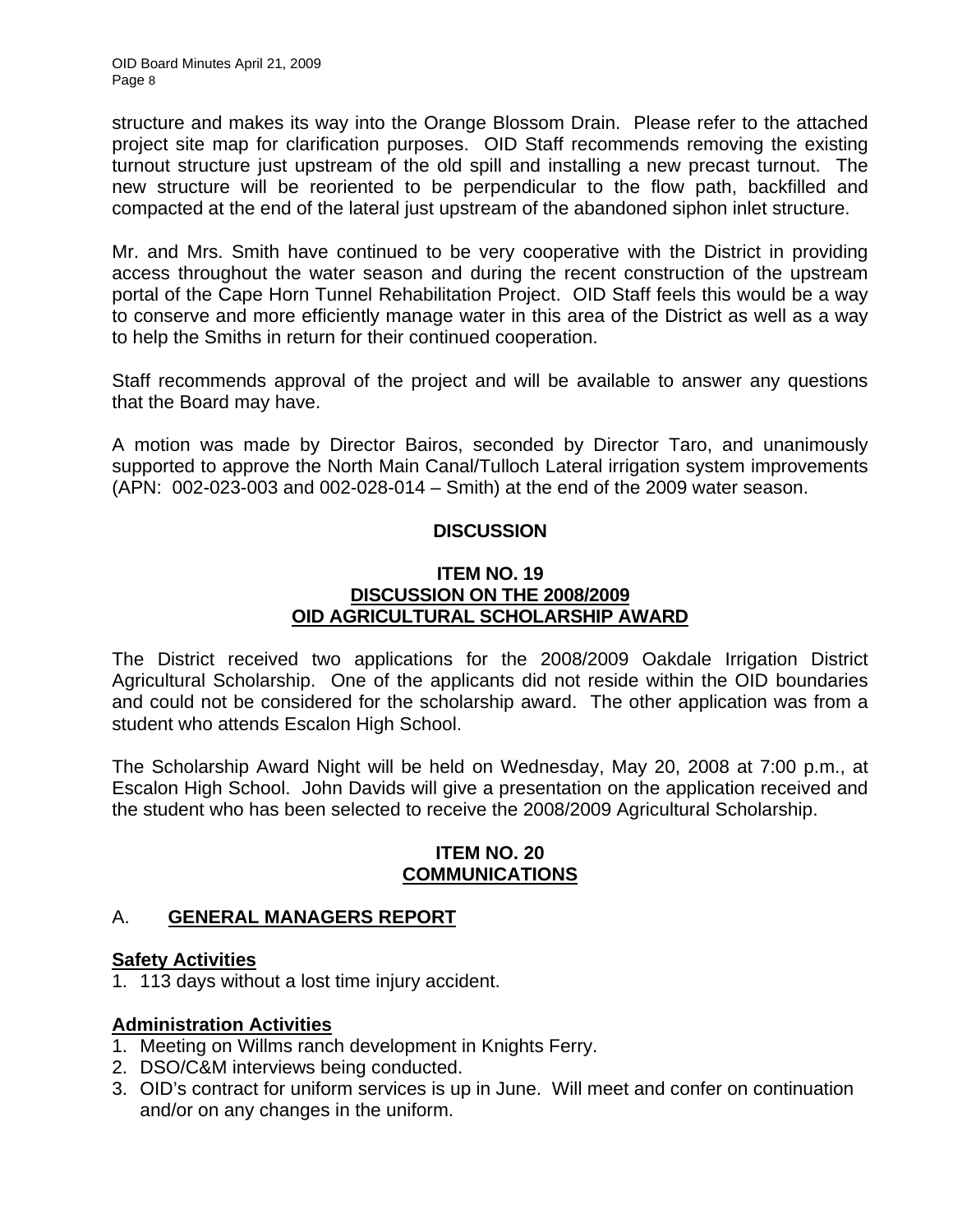# **Contract and Special Project Activities**

- 1. Cape Horn Tunnel Notice of Completion filed and final invoice submitted for payment.
- 2. Little John Creek Dam Project Final control installation to be completed by Sierra Controls for the SCADA system once the agreement has been signed by Brunkard for access to the signal relay tower. PG&E completed the power installation on March 24, 2009.
- 3. Riverbank/South Main Notice of Completion filed and final invoice received.
- 4. Fairbanks/Cometa Control Structure Rehabilitation Notice of Completion filed and final invoice received.
- 5. Fairbanks/SSJID Main Notice of Completion filed, Change Order completed and signed. The final invoice with remaining lien releases has not been received from Preston Pipeline.
- 6. South Main Canal and Tunnel Projects (CEQA) The CH2M HILL CEQA team conducted the initial site investigation on February 12, 2009 followed up with a Biological Site Investigation on February 19, 2009. The initial Cultural Investigation was conducted on March 3, 2009. The initial reviews indicate a Category Exemption will be issued. CH2M HILL in process of filing the necessary paperwork for the exemption. One potential area for more biological studies is the area immediately downstream of Wilms road to the first concrete flume. There appears to be burrowing animal habitat in the banks and requires further review from the biologist. The biologist will be performing a detail investigation on April 16<sup>th</sup> and 17<sup>th</sup>.
- 7. South Main Canal and Tunnel Projects (Engineering) Condor continues with the design and document completion to 100% for the South Main from Goodwin Dam to 2- Mile Bar. Condor is also performing some preliminary engineering to support CH2MHILL on the CEQA evaluation on the 2-Mile Bar Tunnel. Giuliani & Kull completed the field work on the Plans and Profiles on the South Main from Tunnel #7 to the second Concrete Flume. These drawings will be integrated into the contract documents for Upstream Section of the South Main. The bid package is being prepared now and will be completed for May  $15<sup>th</sup>$  distribution. Bids will due to support an award by the end of August, 2009.
- 8. Lessons Learned meetings in progress with Provost & Pritchard and Giuliani & Kull on the engineering and construction management of the recent projects.
- 9. Two RFP's prepared and sent to vendors for a proposal. One proposal is for the GPS system to be installed on the District Vehicles and the second RFP is for the Birnbaum pump rehabilitation project. The GPS installation proposal has been received and is being presented to the Board on April 21, 2009.
- 10. A third RFP for District supply of OID shirts, etc is being assembled now for a meet and confer session and quotes from vendors.
- 11. Contract Administration activities on issued contracts to be renewed and/or issued, Work Releases and Change Orders for all contracts.
- 12. Organizational plan is being assemble for all the project coordination for 2009/2010 projects.
- 13. Project coordination with Engineering Consultants.
- 14. Construction Management and Contracts Administration manuals being developed.
- 15. Contract Management course being prepare for OID personnel.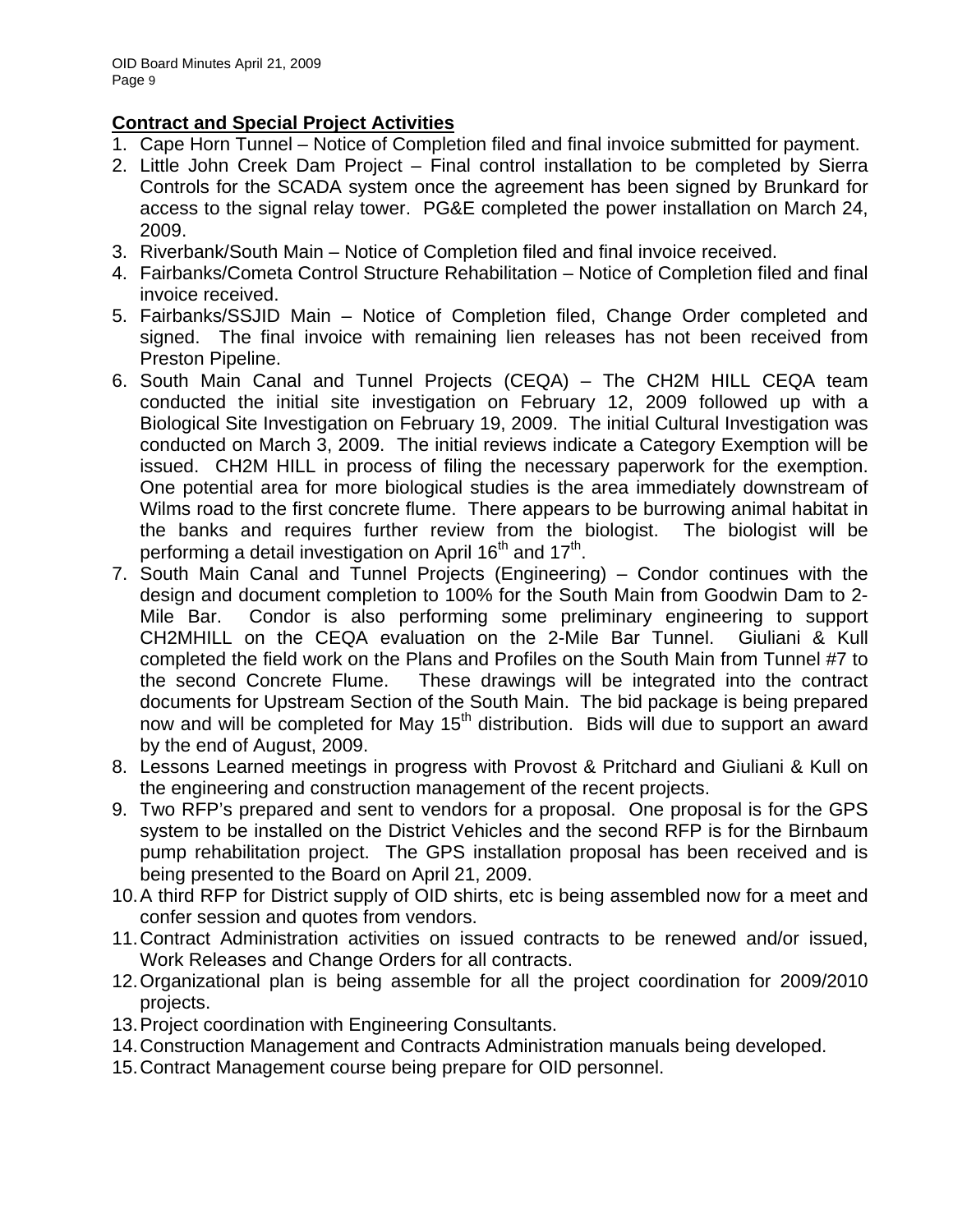# **Construction & Maintenance Activities**

- 1. Review of Job Set Up Forms
- 2. Review of Request For Work Approvals
- 3. On-going review for potential dirt sites
- 4. Various Landowner meetings
- 5. Assisting Engineering Department on upcoming Capital Projects.
- 6. Assisting Water Department Manager Kevin King with the interview process for the DSO/C&M positions.

# **Engineering Activities**

- 1. Response sent to the Sorrenti Family concerning their correspondence dated, March 22, 2009.
- 2. Working with V.A. Rodden on Lease Agreement for Phase I facilities, scope development for Phases II and III per the Board approved V.A. Rodden Agreement, Annexation per V.A. Rodden Agreement and outgoing construction issues associated with Phase I work.
- 3. Design Criteria Reports/Memos and preliminary design drawings for 2009/2010 Capital Projects have been reviewed and returned to P&P.
- 4. Final Design Criteria Report for the North Side Regulating Reservoir has been submitted and signed by OID. 50% design drawings were received last week and are currently being reviewed. Continuing to work with USACOE and USFWS as it pertains to environmental mitigation. Constructability meeting held with P&P on April 2, 2009 and changes resulting from that meeting are being made as it pertains to alignment, location of the new Cometa Lateral Drop, etc. Permanent fencing has been installed, the OID property north of the Burnett Lateral has been disked to minimize the fire hazard and several tree rows have been pulled to clearly delineate the reservoir property.
- 5. Brichetto Annexation package was submitted to LAFCO last week for their review and inclusion as part of the Conde Annexation.
- 6. Performing research of APN files and facility files for the 2009/2010 Capital Projects.
- 7. Setting up landowner meetings for the 2009/2010 Capital Projects.
- 8. Met with Amanda Bell on 4/9/09 to discuss her drainage issues.
- 9. Preparing correspondence to Mr. Hansen as it pertains to his illegal pump station installation.
- 10. New KIP 3100 printer, scanner and copier was installed on 4/14/09 and is up and running.
- 11. Performed field recon for Phase I of the Cape Horn Lateral Hazard Assessment with Condor on 3/31 and 4/1 and Condor is preparing the mapping and a DRAFT Summary Report for OID's review.
- 12. Easement for the Brady Pipeline has been signed, but Mr. Brichetto has yet to return the Encroachment Agreement Application along with the \$250 staff time processing fee.

# **Finance and Accounting Activities**

1. Continue to work on health insurance renewal and handling employee questions. Oneon-one employees meetings with TSM Insurance were held on April 8 and 9. All enrollment paperwork to be turned in by April 15. Processed employee insurance enrollments. Will be working on implementation of payroll deductions of those employees that selected either the PPO or HMO plan and HSA accounts.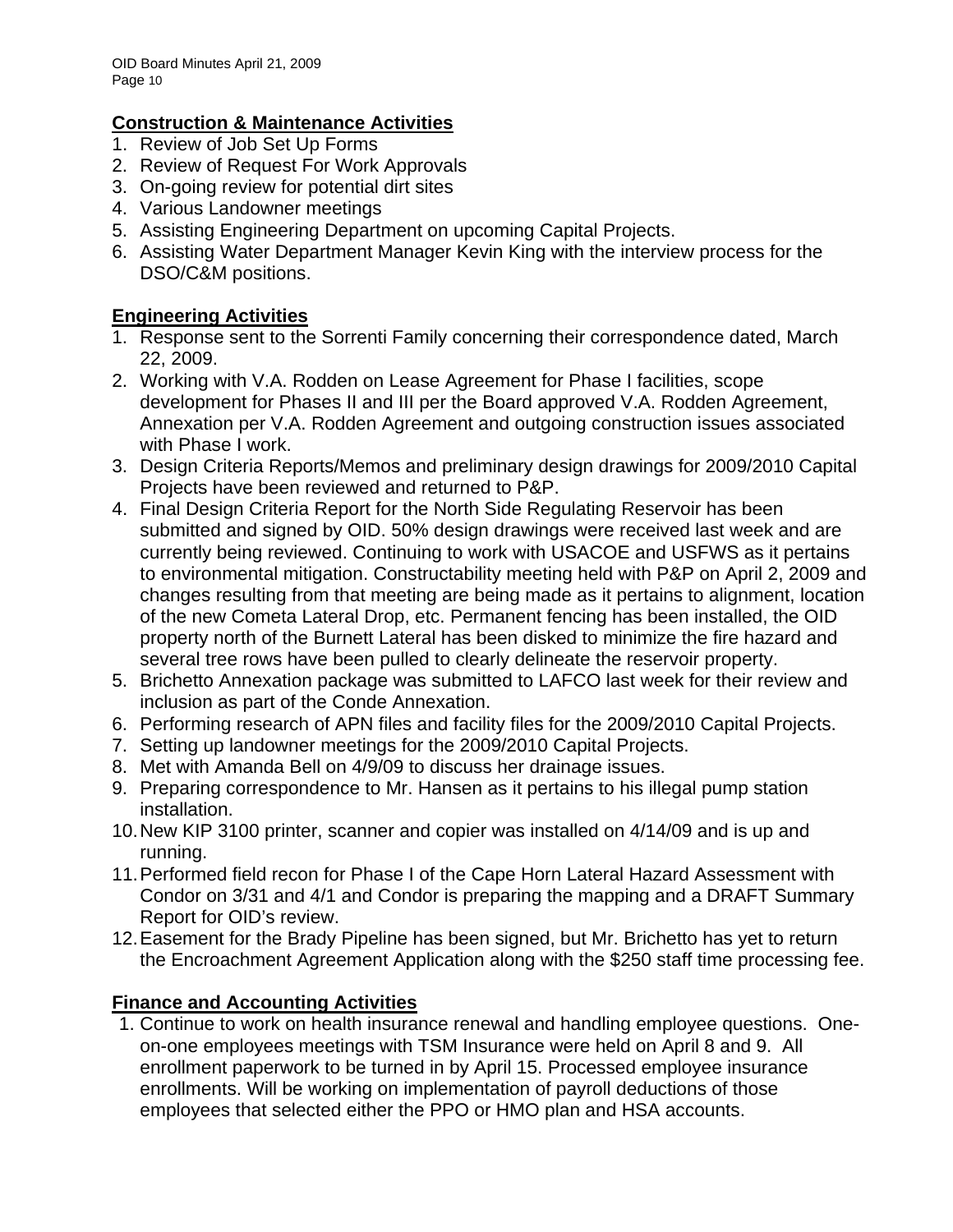- 2. Received SDRMA's (WC insurance) 2009 renewal rates. The District Experience Modification Rate will remain at 91% for the 2009/2010 policy period. Additionally, rates will decrease on average 15% and based on estimated payroll for this period a savings of \$29,000.
- 3. There were approximately 300 delinquent irrigation customers starting out the 2009 season as compared to 251 in 2008.
- 4. Working on network server replacement requirements and annual workstation replacements.
- 5. Review and processing out-of-district applications and billings.
- 6. Continue to finalize auditor's request to documentation on the 2008 audit.
- 7. Preparation of billing to SSJID for Fairbanks Lateral flooding incident on November 24, 2008.
- 8. The District received the grant funds from California State Air Resources Control Board for the retro-fitting of particular air filters on three pieces of heavy equipment in the amount of \$74,053.
- 9. Routine accounting functions (AP, AR, PR, billings, account reconciliations, etc.)

# B. **COMMITTEE REPORTS**

Finance Committee Meeting, Friday, April 17, 2009 @ 9:30 a.m.

- $\triangleright$  CalPERS Unfunded Liability
- ¾ Draft Amended 2009 Budget
- ¾ Possible Transfer of Funds to Designated Funds
- ¾ Oakdale Rural Fire Department Funding Request

Director Bairos stated that the Finance Committee met and approved the funding of the CalPERS Unfunded Liability; approved the Amended 2009 Budget; and approved the transfer of funds to designated funds. All of these items will be on the agenda for May 5, 2009.

The Oakdale Rural Fire Department funding was previously discussed.

# C. **DIRECTORS' COMMENTS/SUGGESTIONS**

# Director Webb

Director Webb stated when someone calls the emergency number it should be answered by a person all of the time. He stated that having voicemail answer an emergency call stating that someone will call you back is not appropriate.

Director Webb asked that someone contact LAIF to see if they are paying out bonuses and if they are receiving bonuses then we need to direct a letter opposing the payment of the bonuses.

Director Webb stated that he was happy with most of the outcomes at the Tri-Dam Meeting; however, he was concerned with the statement made by Tri-Dam's attorney (Emrick) when he mentioned that he did not know if SSJID had used the whole \$21 million dollars in Tri Dam reserves as collateral in SSJID's bond issuance. Hopefully that is not the case because half that money is OID's not SSJID's.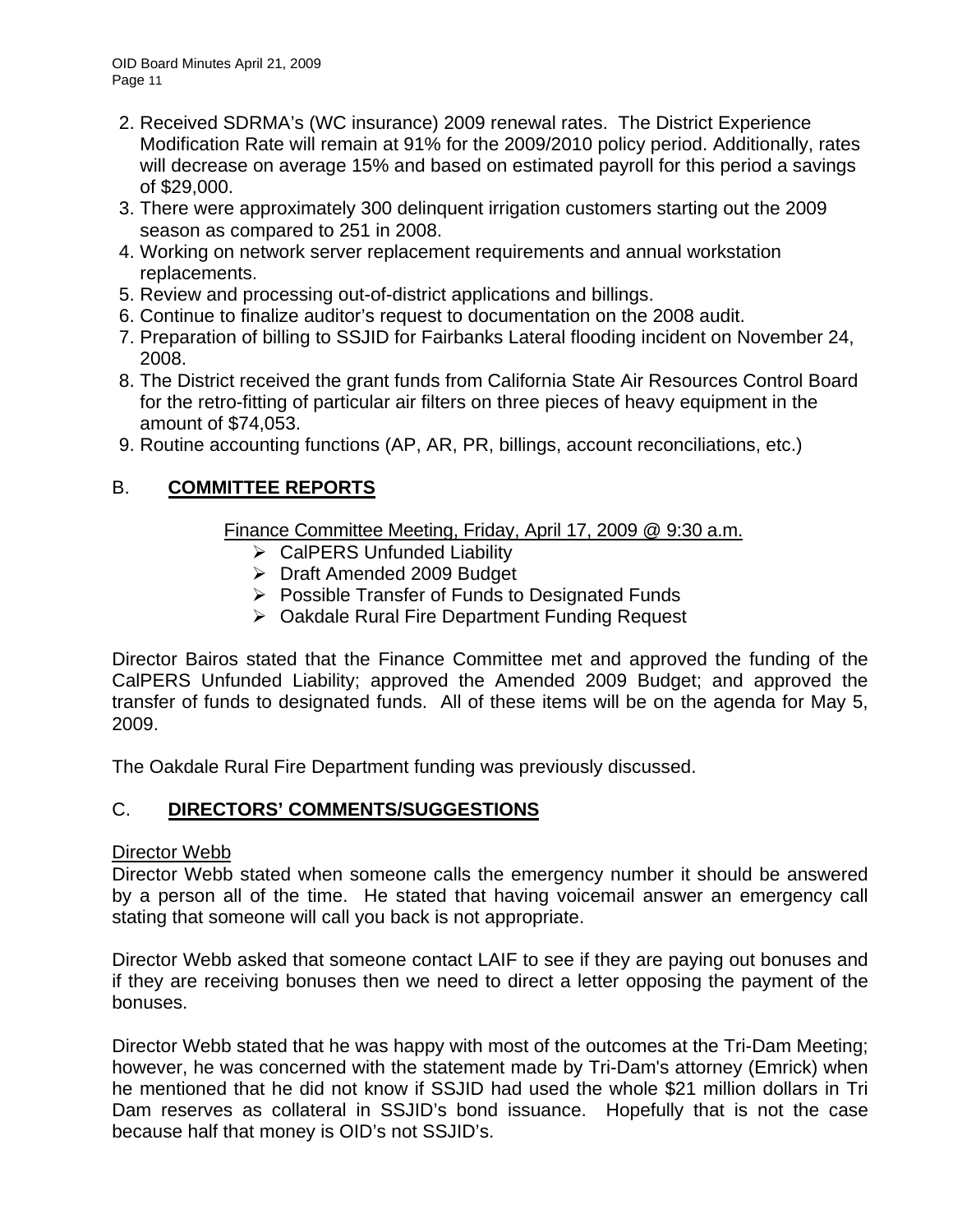Director Webb stated that he read the advertisement for Tri-Dam' GM job and he was not impressed.

#### Director Clark

Director Clark asked if the District's participation in the lawsuit suing the Delta Farmers is going to be on the agenda. General Manager Steve Knell stated that it is on the agenda for Closed Session today.

Director Clark also asked if we were going to put annexation fees on the agenda. Director Alpers requested that this item be placed on the agenda for the second meeting in May.

Director Clark also asked about the encroachment on Chapman Way and whether or not the landowner had filed a claim for a refund of her deposit. District Engineer John Davids stated that the District has reimbursed her for some of the deposit.

#### Director Alpers

Director Alpers thanked Water Operations Manager Kevin King for a quick response yesterday. He further stated that the drain ditches in his area are about one-third of what they normally are during the season and commended the DSOs for the good job that they are doing.

#### Director Bairos

Director Bairos commended Mark Antrim and Mark Price of TSM Insurance for the good job that they did regarding the insurance.

Director Bairos also asked how the lines of communication were going with the employees. General Manager Steve Knell stated that the District is implementing an OID Newsletter and it will go out in the next paychecks.

#### Director Taro

Director Taro asked why the Board has to wait for Mr. O'Laughlin to arrive at 1:00 p.m.

At the hour of 10:45 p.m. the meeting adjourned to a Closed Session lunch at Marcello's Restaurant

#### **CLOSED SESSION ITEM NO. 21**

- **A***. Government Code §***54956.8 Conference with Real Property Negotiator Negotiating Parties:** OID, Stockton East Water District, City of Stockton, Westside Interests and City and County of San Francisco **Property:** Water **Agency Negotiators:** General Manager and Water Counsel  **Under Negotiations:** Price & Terms
- **B.** *Government Code* **§54956.9 Anticipated Litigation**  One (1) Case